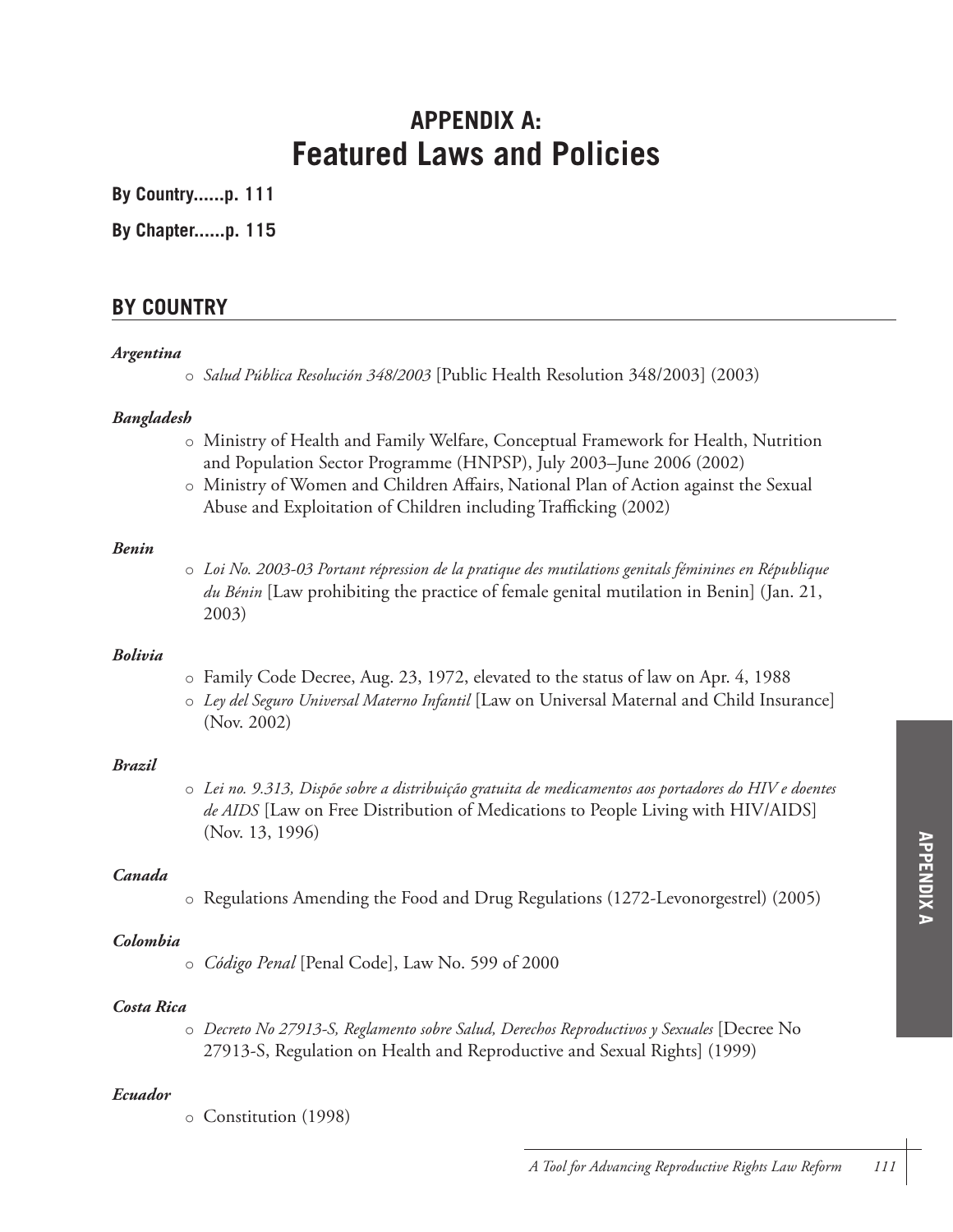## *El Salvador*

o *Ley Contra La Violencia Intrafamiliar* [Law Against Violence Within the Family], Decreto Legislativo No. 902, Nov. 28, 1996, amended by Decreto Legislativo No. 403, Aug. 12, 2004

### *Ethiopia*

- o Constitution (1994)
- o Ministry of Health, Technical and Procedural Guidelines for Safe Abortion Services (2006)

## *France*

- o *Loi No. 2000–1209 relative à la contraception d'urgence* [Law on emergency contraception] (Dec. 13, 2000)
- o Law No. 2001-588 of July 4, 2001 on Voluntary Interruption of Pregnancy and on Contraception
- o *Décret simple 2002-39 relatif à la délivrance aux mineures des médicaments ayant pour but la contraception d'urgence* [Decree on the delivery of emergency contraception to minors] (Jan. 9, 2002)

#### *Ghana*

o Criminal Code (Amendment) Act (1994)

## *Guatemala*

- o Decree No. 80-98, Nov. 19, 1998
- o *Decreto No. 87-2005*, *Ley de Acceso Universal y Equitativo de Servicios de Planificación Familiar y su integración en el Programa Nacional de Salud Sexual y Reproductiva* [Law on Universal and Equal Access to Family Planning Services and its Integration into the National Program on Sexual and Reproductive Health] (Apr. 2006)

### *Guinea*

o Decree No. D/96/205/PRG/SGG of 5 December 1996 promulgating the Code of Medical Deontology

## *India*

- o Department of Family Welfare, Ministry of Health & Family Welfare, National Population Policy (2000)
- o National AIDS Control Organization, Ministry of Health and Family Welfare, National AIDS Prevention and Control Policy (2002)

## *Italy*

o *Decreto legislativo, n. 286/98, art. 18, Testo unico delle disposizioni concernenti la disciplina dellimmigrazione e norme sulla condizione dello straniero* [Immigration and Aliens] (July 25, 1998)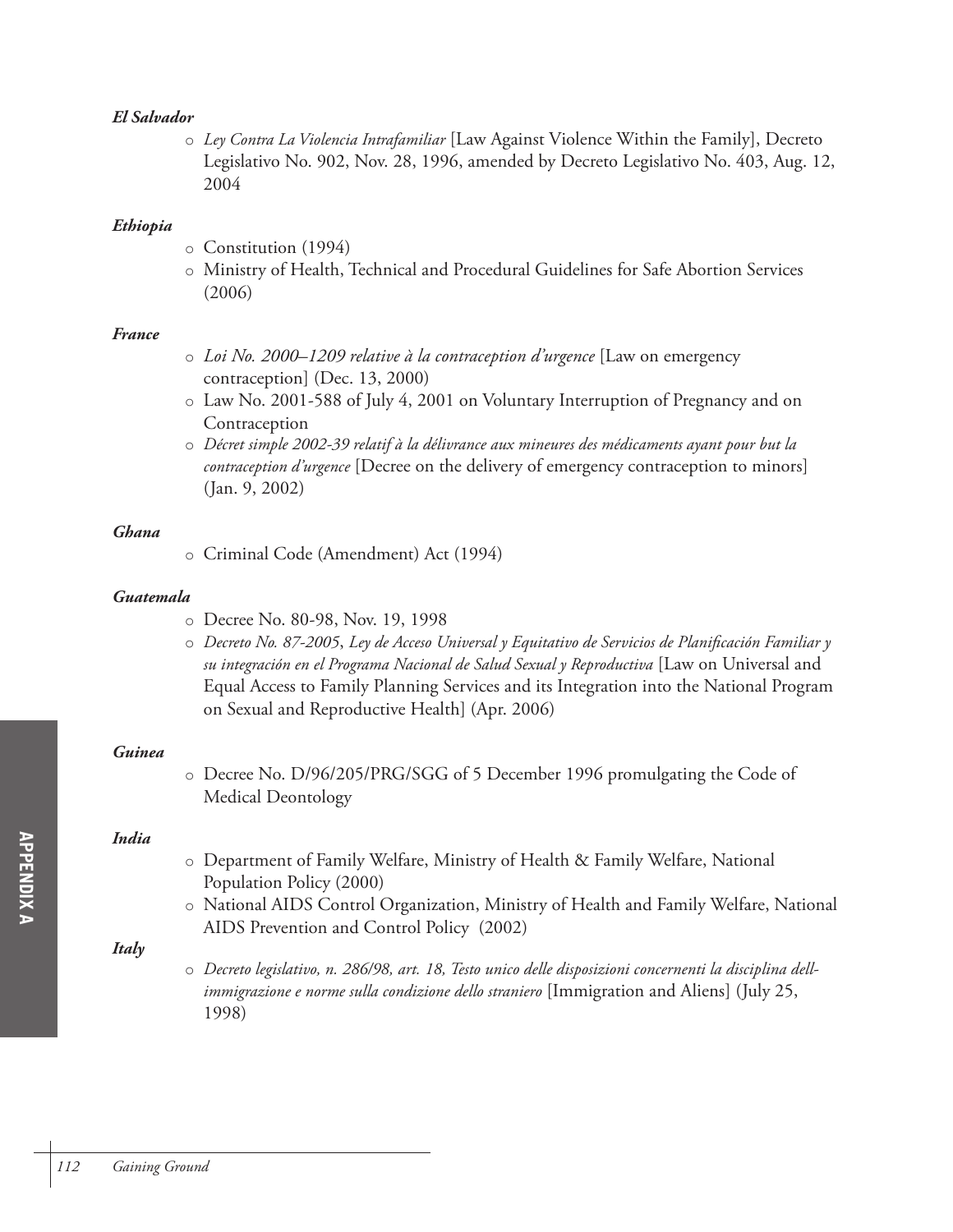#### *Kenya*

o Division of Reproductive Health, Ministry of Health, National Guidelines: Medical Management of Rape/Sexual violence (2004)

#### *Mali*

- o *Ordinance No. 02-053 portant creation du programme national de lutte contre la pratique de l'excision* [Ordinance creating a National Program to Fight the Practice of Female Genital Mutilation] (June 4, 2002)
- o *Loi No 02-044 du 24 Juin 2002 relative a la Sante de la Reproduction* [Law No. 02-044 of June 24, 2002, on Reproductive Health]

#### *Mexico*

- o *Decreto por el que se reforman y adicionan diversas disposiciones del código penal para el distrito federal y del código de procedimientos penales del distrito federal* [Decree to Reform and Add Various Provisions to the Penal Code and the Code of Criminal Procedure of the Federal District of Mexico] (Aug. 24, 2000)
- o *Circular/GDF-SSDF/02/02: Lineamientos Generales de Organización y Operación de los Servicios de Salud Relacionados con la Interrupción del Embarazo en el Distrito Federal* [General Procedures for the Organization and Operation of Health Services Related to the Interruption of Pregnancy in the Federal District of Mexico] (April 23, 2002)
- o *Resolución por la que se modifica la Norma oficial Mexicana NOM-005-SSA2 1993, De los servicios de planificación familiar* [Official Family Planning Regulation NOM-005-SSA2-1993] (Jan. 21 2004)
- o *Decreto que reforma los artículos 145 y 148 del nuevo código penal para el distrito federal y se adicionan los artículos 16 bis 6 y 16 bis 7 a la ley de salud para el distrito federal* [Decree to Reform Articles 145 and 148 of the New Penal Code and Articles 16 bis 6 and 16 bis 7 of the Health Law of the Federal District of Mexico] (Jan. 27, 2004)

#### *Morocco*

o *Moudawana* [Family Code] (2004)

#### *Namibia*

o Namibian HIV/AIDS Charter of Rights (2000)

#### *Nepal*

- o Family Health Division, Department of Health Services, Ministry of Health, National Adolescent Health and Development Strategy (2000)
- o *Muluki Ain* (2002)

#### *Nigeria*

o Nigerian Educational Research and Development Council, National Family Life and HIV Education Curriculum for Junior Secondary School in Nigeria (2003)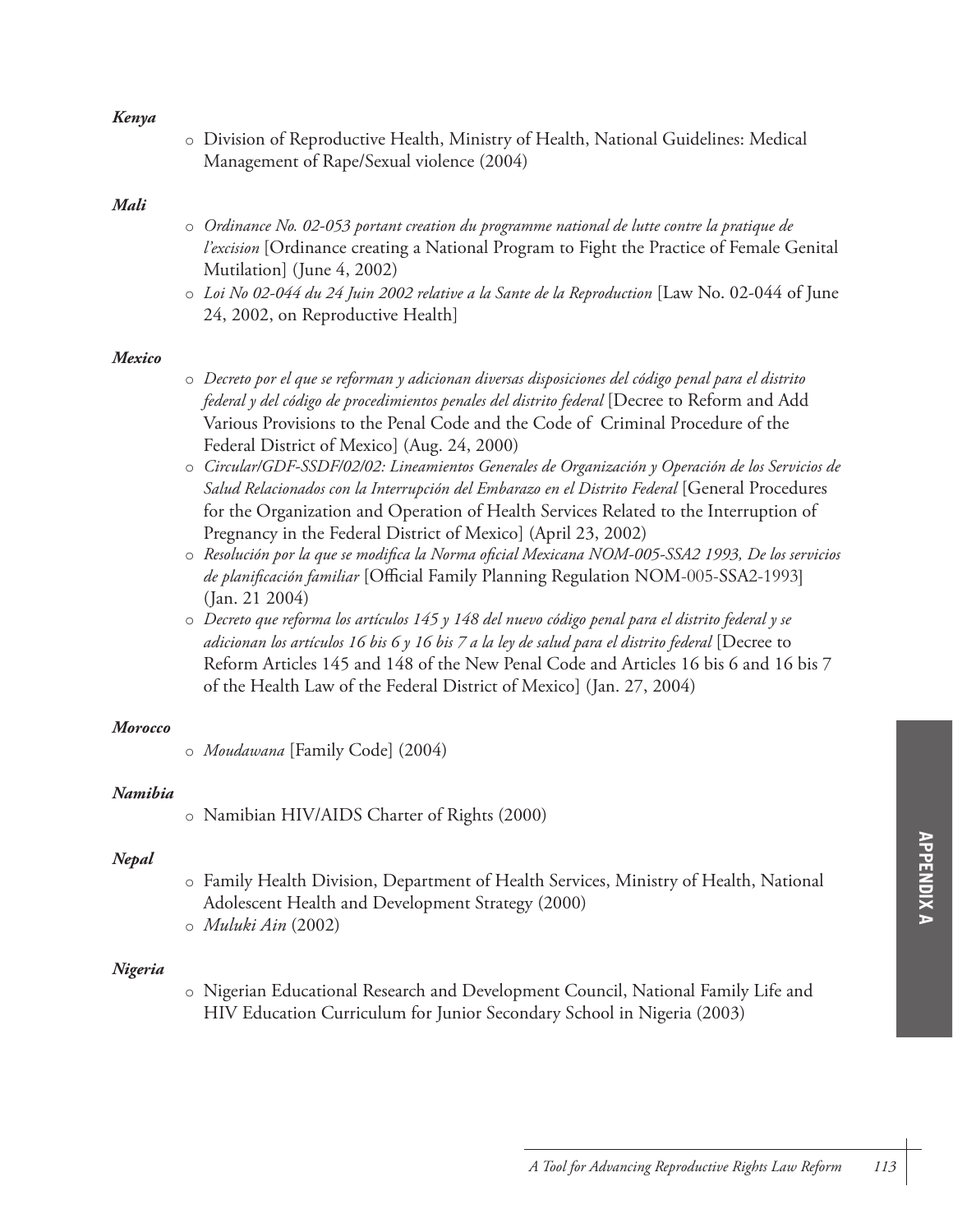#### *Panama*

o *Ley No. 29 Que Garantiza La Salud y La Educacion de la Adolescente Embarazada* [Law guaranteeing the health and education of pregnant adolescents] (June 13, 2002)

#### *The Philippines*

- o Republic Act No. 8504, the Philippine AIDS Prevention and Control Act of 1998
- o Republic Act No. 9208, the Anti-Trafficking in Persons Act of 2003, May 26, 2003
- o Republic Act No. 9231 (July 28, 2003)

#### *Slovakia*

o Act No. 576/2004 Coll., On healthcare, healthcare-related services and on the amendment and supplementing of certain laws (Sept. 22, 2004)

#### *South Africa*

- o Constitution (1996)
- o No. 92 of 1996: Choice on Termination of Pregnancy Act, No. 1891 (Nov. 22, 1996)
- o Ministry for Welfare, Population Policy for South Africa (1998)
- o Amendment to the General Regulations for the South African National Defense Force, Government Notice (GN) R 631 of May 31, 2004

#### *Spain*

o *Ley 13/2005 por la que se modifica el Código Civil en materia de derecho a contraer matrimonio* [Law amending the Civil Code on the right to enter into marriage] (July 1, 2005)

#### *Sri Lanka*

o Prohibition of Ragging and other Form of Violence in Educational Institutions Act, No. 20 of 1998

## *Togo*

o *Loi No. 98-016 portant interdiction des mutilations génitales feminines au Togo* [Law prohibiting female genital mutilation in Togo] (Nov. 17, 1998)

#### *Tunisia*

o *Loi No. 2004-*73 *modifiant et complétant le Code pénal concernant la répression des atteintes aux bonnes moeurs et du harcèlement sexuel* [Law modifying and completing the Penal Code to prohibit assaults against morality and sexual harassment] (August 2, 2004)

## *Turkey*

o Civil Code (2001)

#### *Uganda*

o Constitution (1995)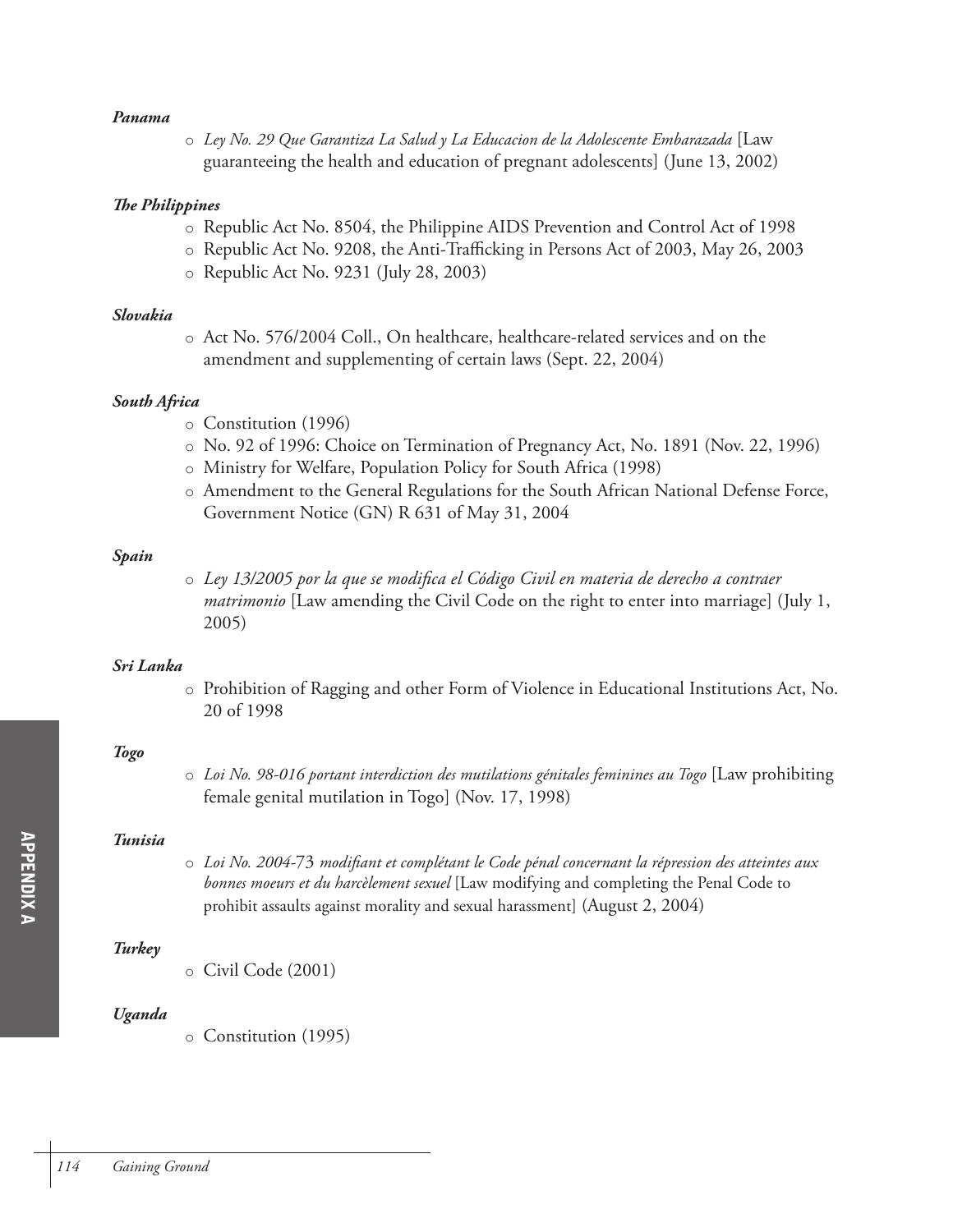## *United Kingdom*

- o Children Act 1989
- o Department of Health, Best Practice Guidance for Doctors and Other Health Professionals on the Provision of Advice and Treatment to Young People under 16 on Contraception, Sexual and Reproductive Health (2004)
- o Working Together to Safeguard Children: A Guide to Inter-Agency Working to Safeguard and Promote the Welfare of Children (2006)

### *Vietnam*

o Ministry of Health, National Standards and Guidelines for Reproductive Health Care Services (2004)

## **BY CHAPTER**

## **Chapter II: Safe Pregnancy and Childbirth**

## *Argentina*

o *Salud Pública Resolución 348/2003* [Public Health Resolution 348/2003] (2003)

## *Bangladesh*

o Ministry of Health and Family Welfare, Conceptual Framework for Health, Nutrition and Population Sector Programme (HNPSP), July 2003–June 2006 (2002)

## *Bolivia*

o *Ley del Seguro Universal Materno Infantil* [Law on Universal Maternal and Child Insurance] (Nov. 2002)

## *Mali*

o *Loi No 02-044 du 24 Juin 2002 relative a la Sante de la Reproduction* [Law No. 02-044 of June 24, 2002, on Reproductive Health]

## **Chapter III: Contraception**

## *Canada*

o Regulations Amending the Food and Drug Regulations (1272-Levonorgestrel) (2005)

## *Costa Rica*

o *Decreto No 27913-S, Reglamento sobre Salud, Derechos Reproductivos y Sexuales* [Decree No 27913-S, Regulation on Health and Reproductive and Sexual Rights] (1999)

## *Guatemala*

o *Decreto No. 87-2005*, *Ley de Acceso Universal y Equitativo de Servicios de Planificación Familiar*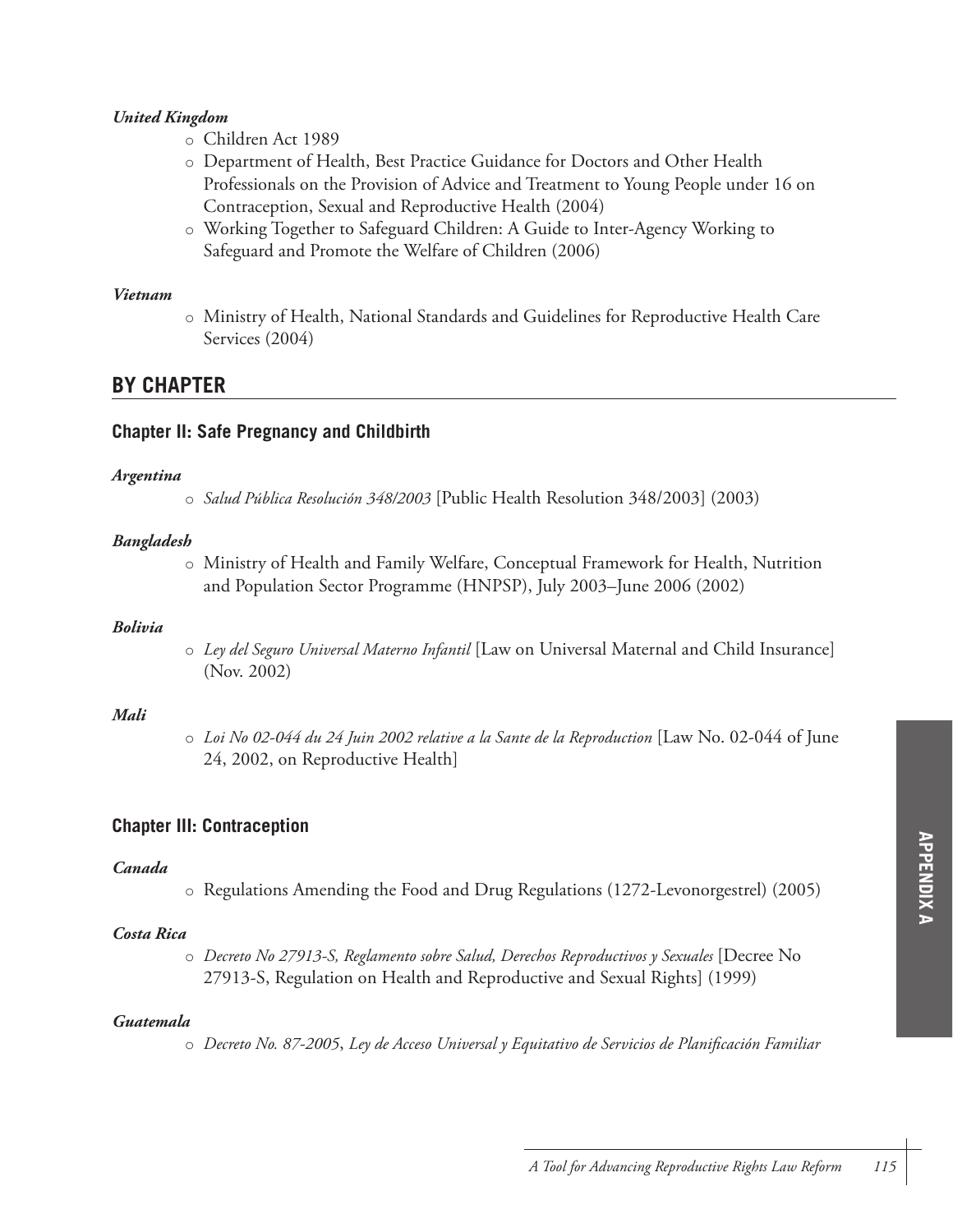*y su integración en el Programa Nacional de Salud Sexual y Reproductiva* [Law on Universal and Equal Access to Family Planning Services and its Integration into the National Program on Sexual and Reproductive Health] (Apr. 2006)

#### *Kenya*

o Division of Reproductive Health, Ministry of Health, National Guidelines: Medical Management of Rape/Sexual Violence (2004)

#### *Mexico*

o *Resolución por la que se modifica la Norma oficial Mexicana NOM-005-SSA2 1993, De los servicios de planificación familiar* [Official Family Planning Regulation NOM-005-SSA2-1993] (Jan. 21, 2004)

#### *Slovakia*

o Act No. 576/2004 Coll., On healthcare, healthcare-related services and on the amendment and supplementing of certain laws (2004)

## **Chapter IV: Abortion**

#### *Ethiopia*

o Ministry of Health, Technical and Procedural Guidelines for Safe Abortion Services (2006)

#### *France*

o Law No. 2001-588 of July 4, 2001 on Voluntary Interruption of Pregnancy and on Contraception

#### *Mexico*

- o *Decreto por el que se reforman y adicionan diversas disposiciones del código penal para el distrito federal y del código de procedimientos penales del distrito federal* [Decree to Reform and Add Various Provisions to the Penal Code and the Code of Criminal Procedure of the Federal District of Mexico] (Aug. 24, 2000)
- o *Circular/GDF-SSDF/02/02: Lineamientos Generales de Organización y Operación de los Servicios de Salud Relacionados con la Interrupción del Embarazo en el Distrito Federal* [General Procedures for the Organization and Operation of Health Services Related to the Interruption of Pregnancy in the Federal District of Mexico] (April 23, 2002)
- o *Decreto que reforma los artículos 145 y 148 del nuevo código penal para el distrito federal y se adicionan los artículos 16 bis 6 y 16 bis 7 a la ley de salud para el distrito federal* [Decree to Reform Articles 145 and 148 of the New Penal Code and Articles 16 bis 6 and 16 bis 7 of the Health Law of the Federal District of Mexico] (Jan. 27, 2004)

*Nepal* 

o *Muluki Ain* [National Legal Code] (2002)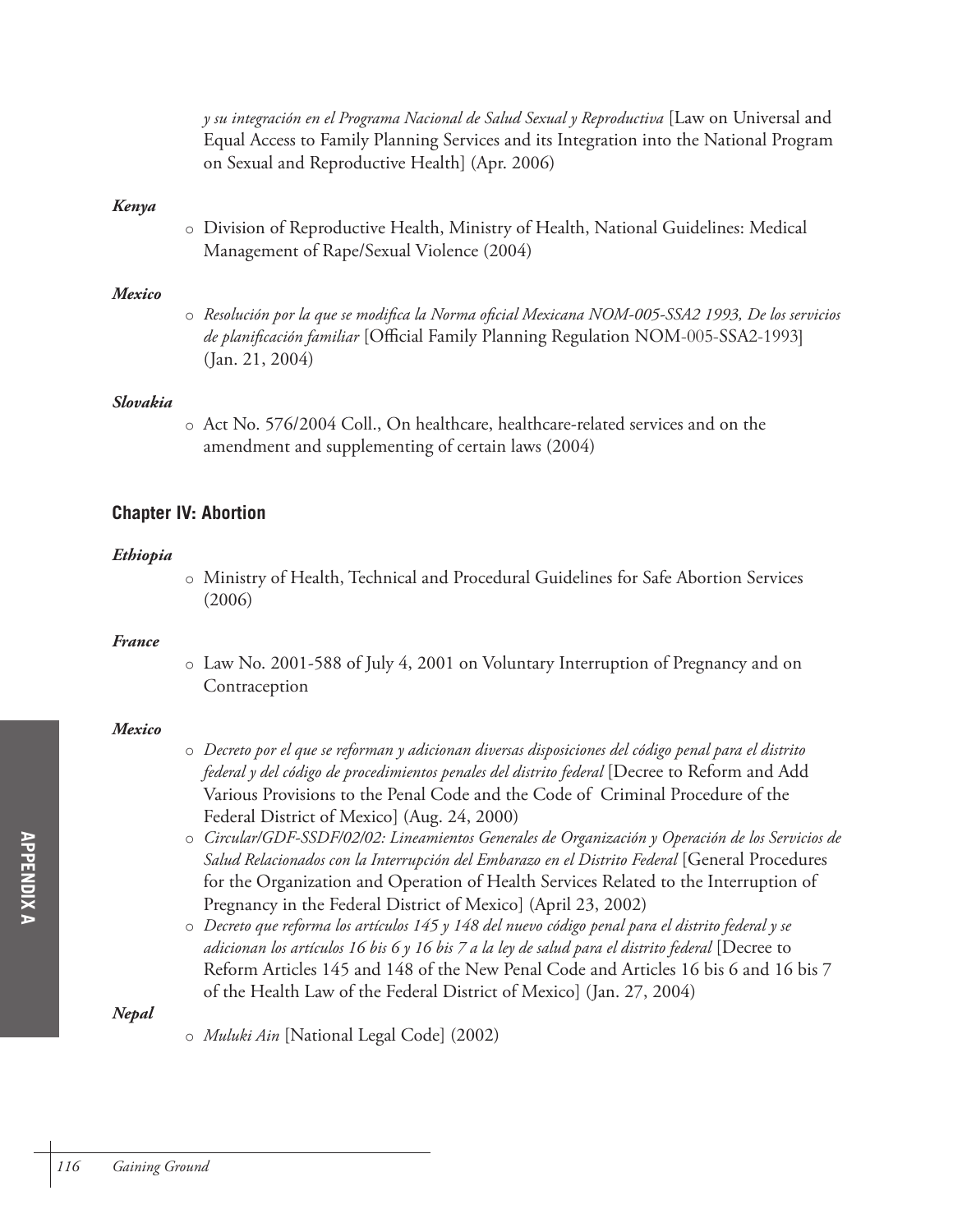#### *South Africa*

- o Constitution (1996)
- o No. 92 of 1996: Choice on Termination of Pregnancy Act, No. 1891 (Nov. 22, 1996)

#### *Vietnam*

o Ministry of Health, National Standards and Guidelines for Reproductive Health Care Services (2004)

## **Chapter V: Harmful Practices**

#### *Benin*

o *Loi No. 2003-03 Portant répression de la pratique des mutilations genitals féminines en République du Bénin* [Law prohibiting the practice of female genital mutilation in Benin] (Jan. 21, 2003)

#### *Ethiopia*

o Constitution (1994)

#### *Ghana*

o Criminal Code (Amendment) Act (1994)

#### *Guinea*

o Decree No. D/96/205/PRG/SGG of 5 December 1996 promulgating the Code of Medical Deontology

#### *Mali*

o *Ordinance No. 02-053 portant creation du programme national de lutte contre la pratique de l'excision* [Ordinance creating a National Program to Fight the Practice of Female Genital Mutilation] (June 4, 2002)

#### *Togo*

o *Loi No. 98-016 portant interdiction des mutilations génitales feminines au Togo* [Law prohibiting female genital mutilation in Togo] (Nov. 17, 1998)

#### *Uganda*

o Constitution (1995)

## *United Kingdom*

- o Children Act 1989
- o Working Together to Safeguard Children: A Guide to Inter-Agency Working to Safeguard and Promote the Welfare of Children (2006)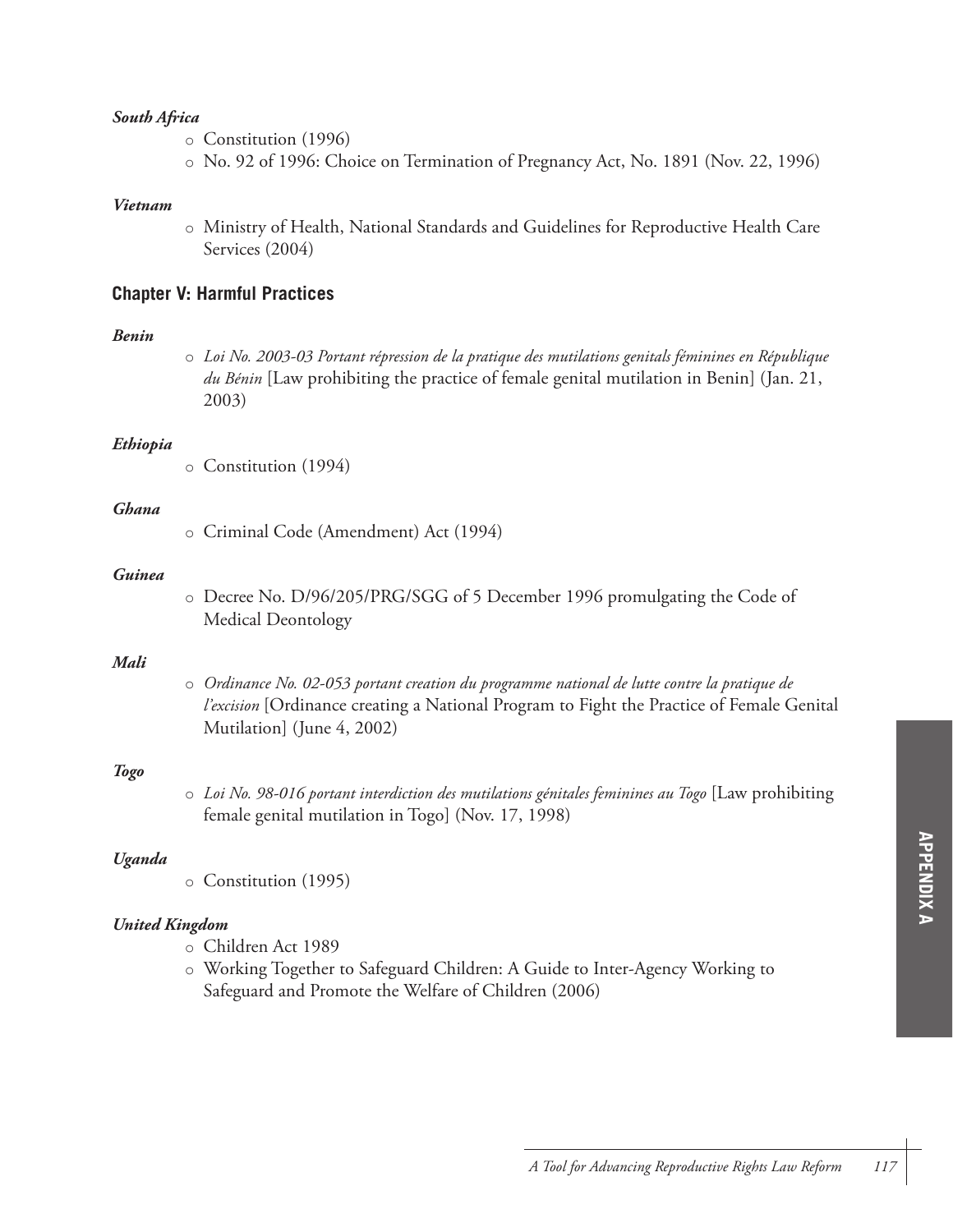## **Chapter VI: HIV/AIDS**

#### *Brazil*

o *Lei no. 9.313, Dispõe sobre a distribuição gratuita de medicamentos aos portadores do HIV e doentes de AIDS* [Law on Free Distribution of Medications to People Living with HIV/AIDS] (Nov. 13, 1996)

## *India*

o National AIDS Control Organization, Ministry of Health and Family Welfare, National AIDS Prevention and Control Policy (2002)

## *Namibia*

o Namibian HIV/AIDS Charter of Rights (2000)

## *The Philippines*

o Republic Act No. 8504, the Philippine AIDS Prevention and Control Act of 1998

## **Chapter VII: Marriage Rights**

## *Bolivia*

o Family Code Decree, Aug. 23, 1972, elevated to the status of law on Apr. 4, 1988,

## *Guatemala*

o Decree No. 80-98, Nov. 19, 1998

#### *Morocco*

o *Moudawana* [Family Code] (2004)

## *South Africa*

o Amendment to the General Regulations for the South African National Defense Force, Government Notice (GN) R 631 of May 31, 2004

## *Spain*

o *Ley 13/2005 por la que se modifica el Código Civil en materia de derecho a contraer matrimonio* [Law amending the Civil Code on the right to enter into marriage] (July 1, 2005)

## *Turkey*

o Civil Code (2001)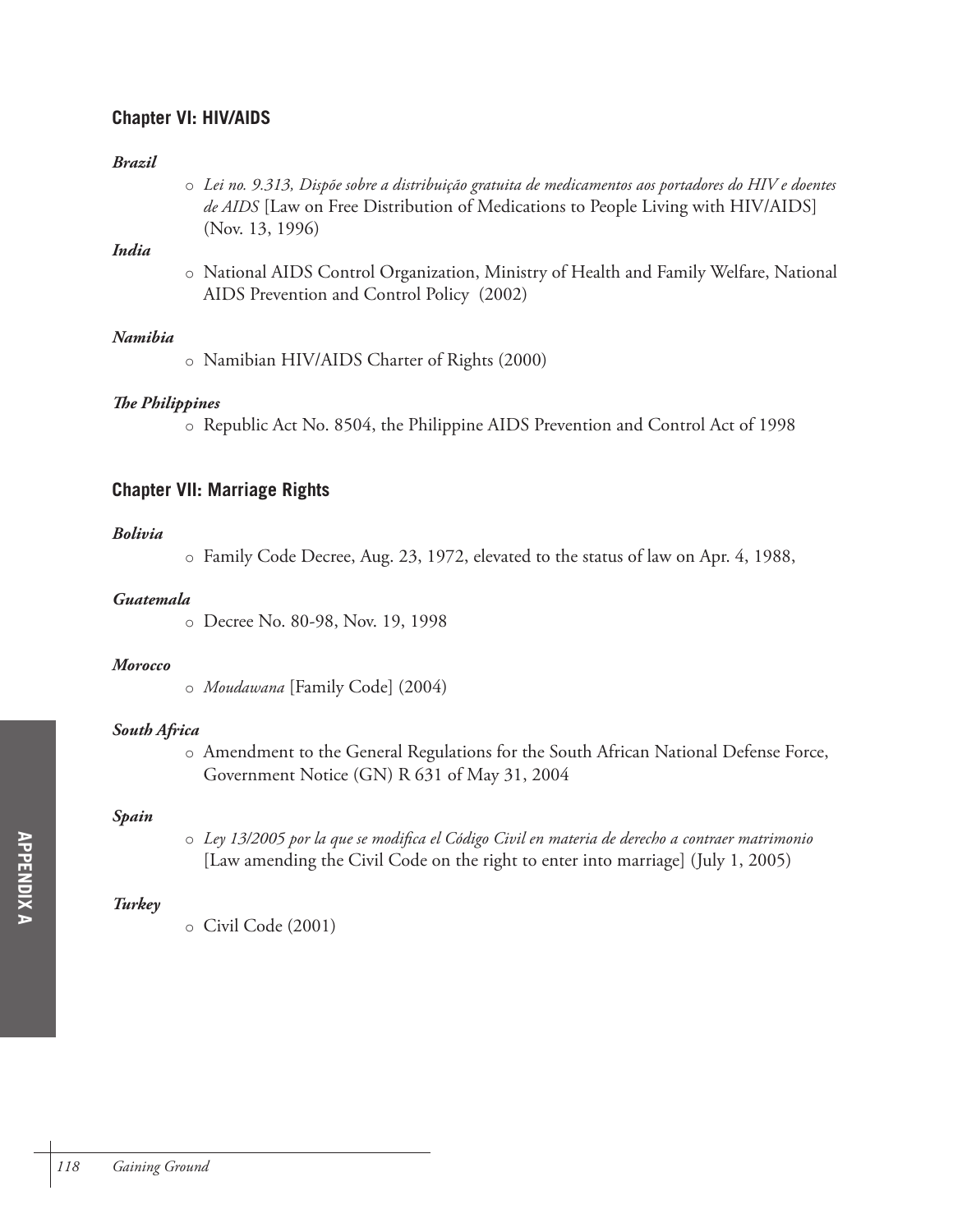## **Chapter VIII: Violence against Women**

## *Colombia*

## *El Salvador*

o *Ley Contra La Violencia Intrafamiliar* [Law Against Violence Within the Family], Decreto Legislativo No. 902, Nov. 28, 1996, amended by Decreto Legislativo No. 403, Aug. 12, 2004

## *Italy*

o *Decreto legislativo, n. 286/98, art. 18, Testo unico delle disposizioni concernenti la disciplina dellimmigrazione e norme sulla condizione dello straniero* [Immigration and Aliens] (July 25, 1998)

## *The Philippines*

o Republic Act No. 9208, the Anti-Trafficking in Persons Act of 2003, May 26, 2003

## *Sri Lanka*

o Prohibition of Ragging and other Form of Violence in Educational Institutions Act, No. 20 of 1998

## *Tunisia*

*o Loi No. 2004-*73 *modifiant et complétant le Code pénal concernant la répression des atteintes aux bonnes moeurs et du harcèlement sexuel* [Law modifying and completing the Penal Code to prohibit assaults against morality and sexual harassment] (August 2, 2004)

## **Chapter IX: Population Policies**

## *Ecuador*

o Constitution (1998)

## *India*

o Department of Family Welfare, Ministry of Health & Family Welfare, National Population Policy (2000)

## *South Africa*

o Ministry for Welfare, Population Policy for South Africa (1998)

o *Código Penal* [Penal Code], Law No. 599 of 2000